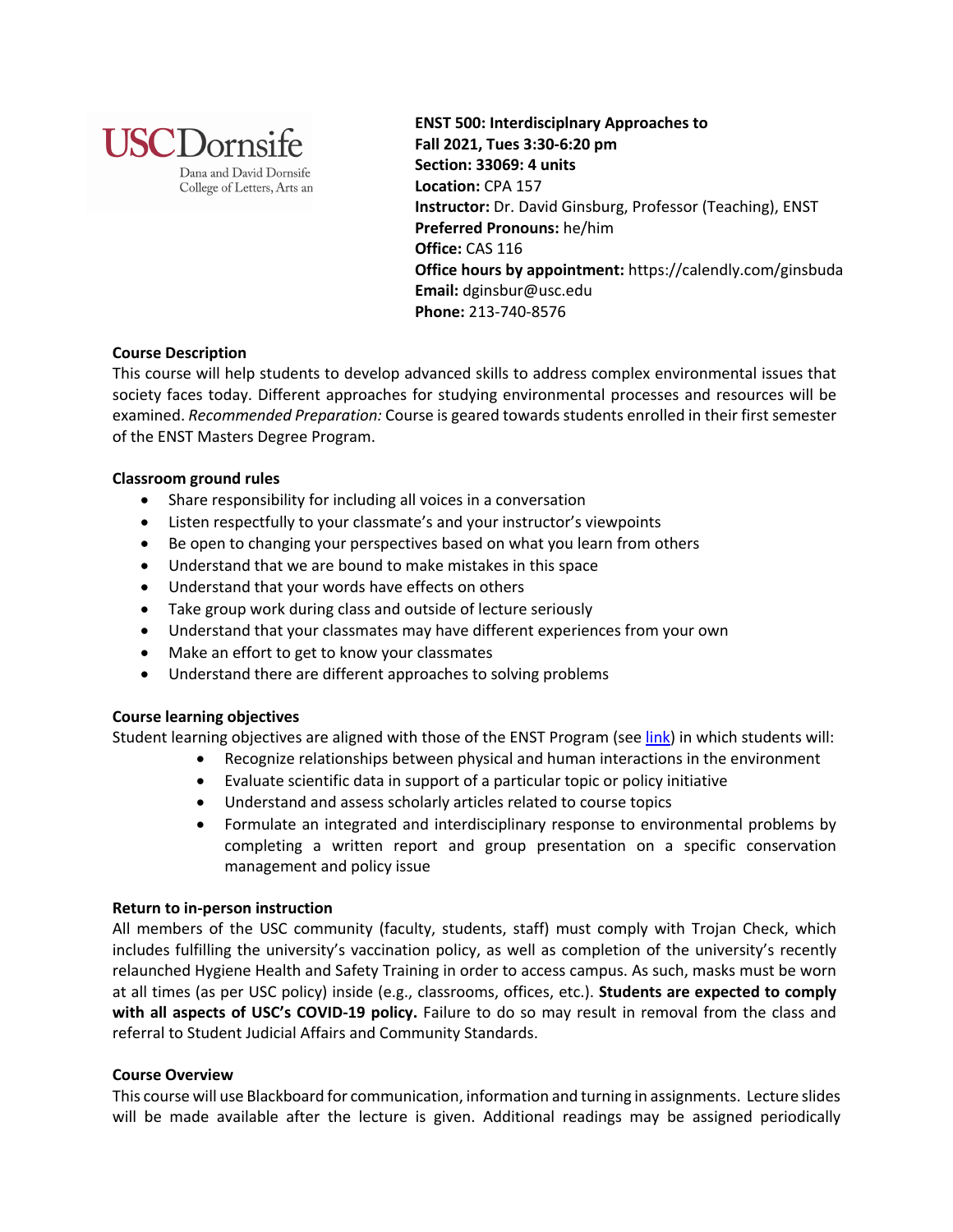throughout the semester, and these will be announced in class, posted on Blackboard and via email messages sent to the class. This is a 4-unit, graduate level course, which requires in-depth reading and critical analysis outside of lecture.

## **Required Readings and Supplementary Materials**

- Sodhi, N.S. and Ehrlich, P.R. (2011) Conservation Biology for All, 2nd Edition, 358 pp., Oxford University Press. **Available online for free.** Referred to below as CBA. https://conbio.org/publications/free-textbook/
- Day, R.A. (and B. Gastel).  $4^{th}$  though  $8^{th}$  Editions are fine. Greenwood Publishing. See USC Libraries.
- Additional readings will be assigned throughout the semester and will be available on Blackboard

### **Description and Assessment of Assignments**

You will be graded on the basis of your performance on exams, written assignments, class activities and participation (e.g., study guide discussions, Blackboard assignments, etc.). Exam questions will be drawn from course readings, lecture materials and any related assignments, activities and discussions.

**If there is a scheduling conflict with an exam, assignment or activity you must notify me via email at least two-weeks in advance** to see if alternative arrangements can be made. **Otherwise, no make-up exams will be allowed.** If a student misses an exam, quiz, activity, etc., they will receive a zero for that assignment. Exams will be administered via Blackboard (specific details will be released closer to the date on the course schedule). During exams, students are NOT allowed to work as a group, use notes, books, mobile devices, etc. Failure to comply with exam policies will result in a zero on that specific exam.

**Late assignments will have 15% deducted each 24 hours,** with the first 24 hour deduction starting 30 min after the deadline. Regarding missed class activities: If you cannot make it to a class, you will need to let the instructor know prior to the start of a class. If it is an excused absence (official USC travel, medical excuse, etc.), then we will provide you with an alternative way to obtain the associated activity points outside of class

| <b>Grading Breakdown</b>      |              |               |         |
|-------------------------------|--------------|---------------|---------|
| <b>Assignment</b>             |              | <b>Points</b> | Grade % |
| Final exam                    |              | 130           | 44%     |
| Article analysis & discussion |              | 50            | 17%     |
| Scientific Story Article      |              | 100           | 34%     |
| In-class participation        |              | 15            | 5%      |
|                               | <b>TOTAL</b> | 250           | 100%    |

#### **Grading Scale**

Final course grades will be determined based on the percentage of points earned as outlined below: >93  $= A$ ; 90-92 = A-; 87-89 = B+; 83-86 = B; 80-82 = B-; 77-79 = C+; 73-76 = C; 70-72 = C-; 67-69 = D+; 63-66 = D; 60-62 = D-; <59 = Fail. This scale may be adjusted depending on the progress of the class. If course taken as a "Pass" grade student must earn a C- or greater in course (scores at or below a D+ grade = "No Pass").

#### **Additional policies**

Routine attendance and active participation are an important part of each class session. Participation will be evaluated via thought exercises, reading assignments, in-class quizzes and questions. You are responsible for all information, announcements, date changes and any other course material presented, regardless of your participation or presence in the classroom.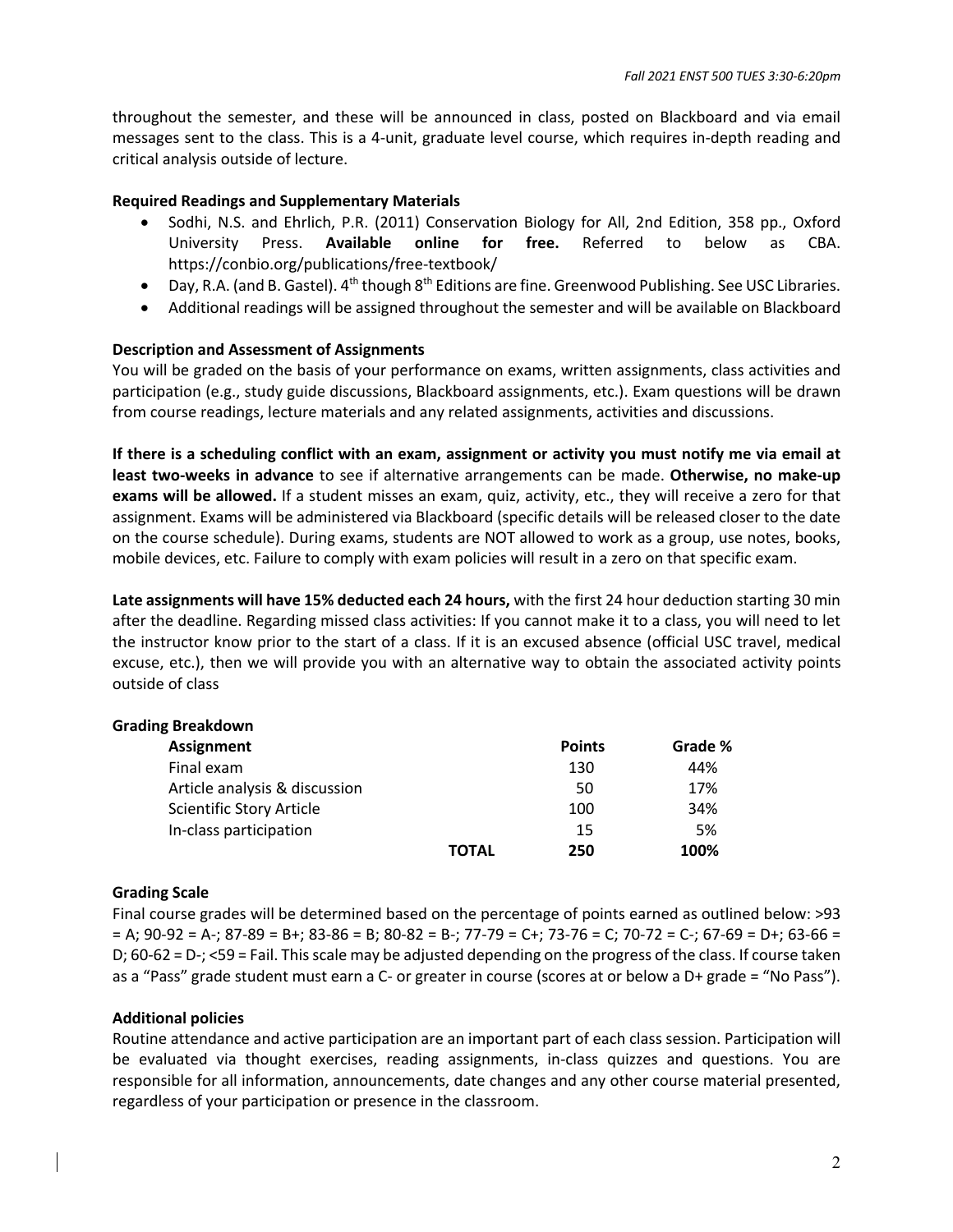For the best learning experience, you are expected to have read the assigned material by the date it is discussed in class. Articles, supplemental readings and in-class data sets will be posted online on Blackboard. Finally…Come to class prepared; Be respectful of the instructor and other students; don't use your mobile phone during class; and, if you have to miss class make sure you arrange to get notes and announcements.

## **Course Schedule**

The schedule of topics and readings may be adjusted throughout the semester depending on progress of the class.

| <b>Date</b>      | <b>Topic</b>                                             | <b>Readings</b>                           | <b>Assignments</b>                                                |  |  |
|------------------|----------------------------------------------------------|-------------------------------------------|-------------------------------------------------------------------|--|--|
| Aug 24           | Introduction and course overview                         |                                           |                                                                   |  |  |
| <b>Aug 31</b>    | Conservation biology                                     | CBFA: Ch. 1<br>See Bb: Ehrlich & Mooney   |                                                                   |  |  |
| Sept 7           | Biodiversity                                             | CBFA: Ch. 2<br>See Bb: Meyers 2000        | <b>Science Story Topic Due</b><br>Article Analysis & Discussion 1 |  |  |
| Sept 14          | Ecosystem functions                                      | CBFA: Ch. 3<br>See Bb: Walker 1992        |                                                                   |  |  |
| Sept 21          | Habitat change & fragmentation                           | CBFA: Ch. 4, 5<br>See Bb: Wilcox 1985     | Article Analysis & Discussion 2                                   |  |  |
| Sept 28          | Overexploitation & Invasive species                      | CBFA: Ch. 6, 7<br>See Bb: Simberloff 1999 | Article Analysis & Discussion 3                                   |  |  |
| Oct <sub>5</sub> | NO CLASS: Science Story Group Meetings Online (via Zoom) |                                           |                                                                   |  |  |
| Oct 12           | <b>Endangered species</b>                                | CBFA: Ch. 12<br>See Bb: TBA               | Article Analysis & Discussion 4                                   |  |  |
| Oct 19           | Agriculture and biofuels                                 | See Bb: TBA                               | Article Analysis & Discussion 5                                   |  |  |
| Oct 26           | Sustainable fisheries and the blue<br>economy            | See Bb: TBA                               |                                                                   |  |  |
| Nov <sub>2</sub> | Extinctions                                              | CBFA: Ch. 10<br>See Bb: Tillman 1994      | <b>Completed Science Story Due</b>                                |  |  |
| Nov 9            | The future of water                                      | See Bb                                    | Article Analysis & Discussion 6                                   |  |  |
| <b>Nov 16</b>    | Climate change and natural<br>disaster                   | CBFA: Ch. 8, 9<br>See Bb: Thomas 2004     | Article Analysis & Discussion 7                                   |  |  |
| <b>Nov 23</b>    | Environmental justice and urban air<br>pollution in LA   | See Bb: TBA                               |                                                                   |  |  |
| <b>Nov 30</b>    | Human health risk and the<br>environment                 | See Bb: TBA                               | Article Analysis & Discussion 8                                   |  |  |
| <b>Dec 14</b>    |                                                          | FINAL EXAM; online via Bb                 |                                                                   |  |  |

# **Statement on Academic Conduct and Support Systems**

**Computer Support:** *Zoom or general IT USC Support*: Phone: 24/7 on call: 213-740-5555; Email: consult@usc.edu. *Blackboard Support*: Phone: 213-740-5555 (option 2, 24/7 on call); Email: blackboard@usc.edu

**Academic Conduct:** Plagiarism is an academic offense with serious consequences. Familiarize yourself with its definition in **SCampus**. Other forms of academic dishonesty are equally unacceptable. See additional information in **SCampus and university policies** on scientific misconduct.